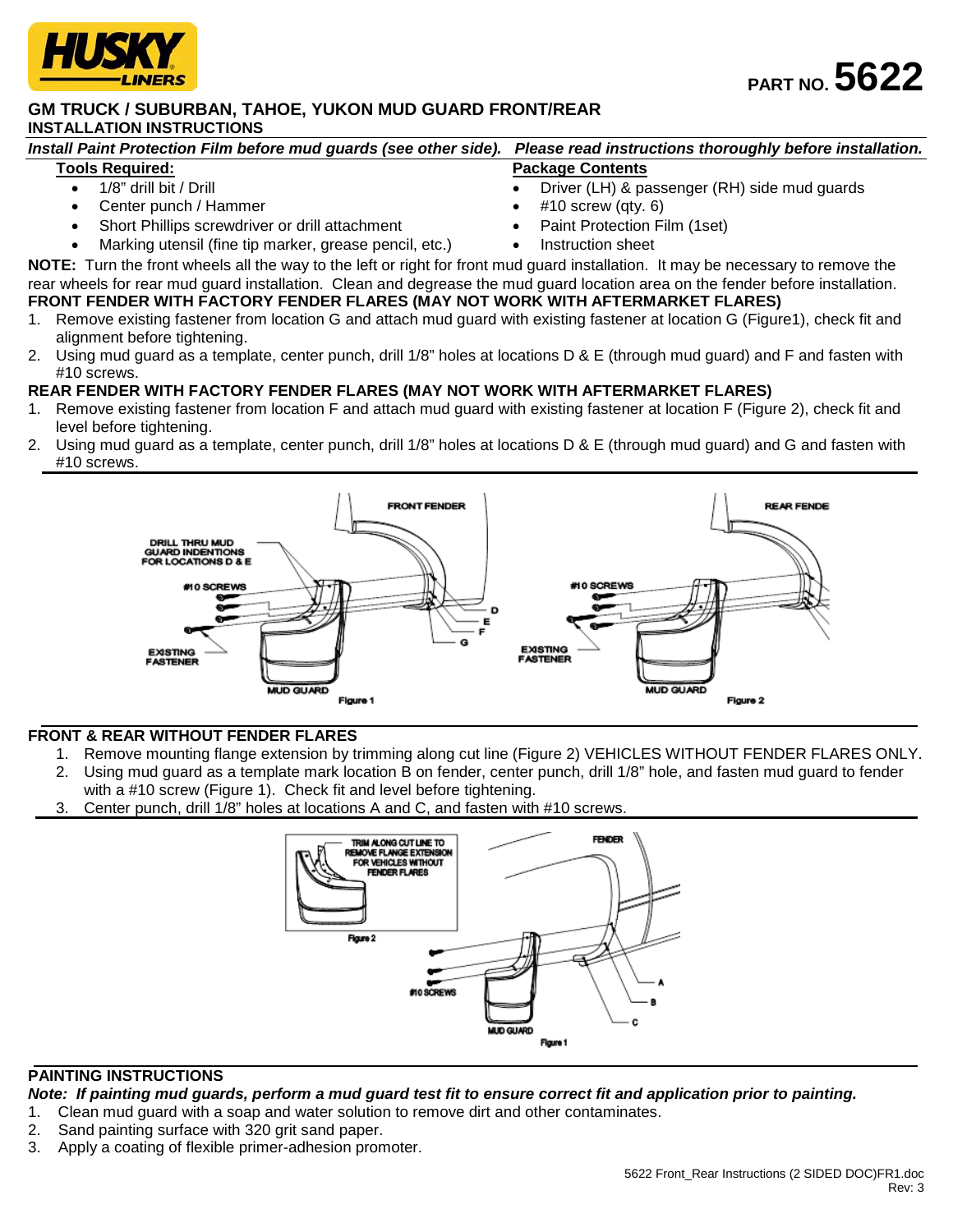

4. Apply a flexible paint as directed by the paint manufacturer **PAINT PROTECTION FILM - INSTALLATION INSTRUCTIONS**

- *NOTE: The Paint Protection Film is a precut template of film used to protect the mud guard mounting surfaces of your fenders against wear. The templates (left and right side) can be removed from the backing liner by folding the liner at the center cut of the template, separating the film sides and peeling the film templates from the backing liner.*
	- 1. Position mud guard on fender to indicate placement location of paint protection film.
	- 2. Clean the placement area of fender with a clean cotton cloth and a petroleum distillate based cleaner such as DuPonts Prep-Sol Brand Solvent Cleaner or 3M Brand Adhesive Cleaner and dry.
	- 3. Mix a wetting solution of 1 pint of water with 4 drops of liquid dishwashing detergent.
	- **4.** Mark correct position of film by placing mud guard against fender. **Make sure film extends beyond edge of mud guard contour a minimum of an 1/8".**
	- 5. Remove protection film from liner and flood adhesive side of film with wetting solution (use a spray bottle or sponge).
	- 6. Thoroughly wet film placement location of fender with wetting solution.
	- 7. Position the adhesive side of film on fender and flood with wetting solution.
	- 8. Check location of film with mud guard and reposition as necessary.
	- 9. Using a sponge, squeegee any air bubbles and wrinkles from film.
	- 10.Allow film to dry before installing mud guard.